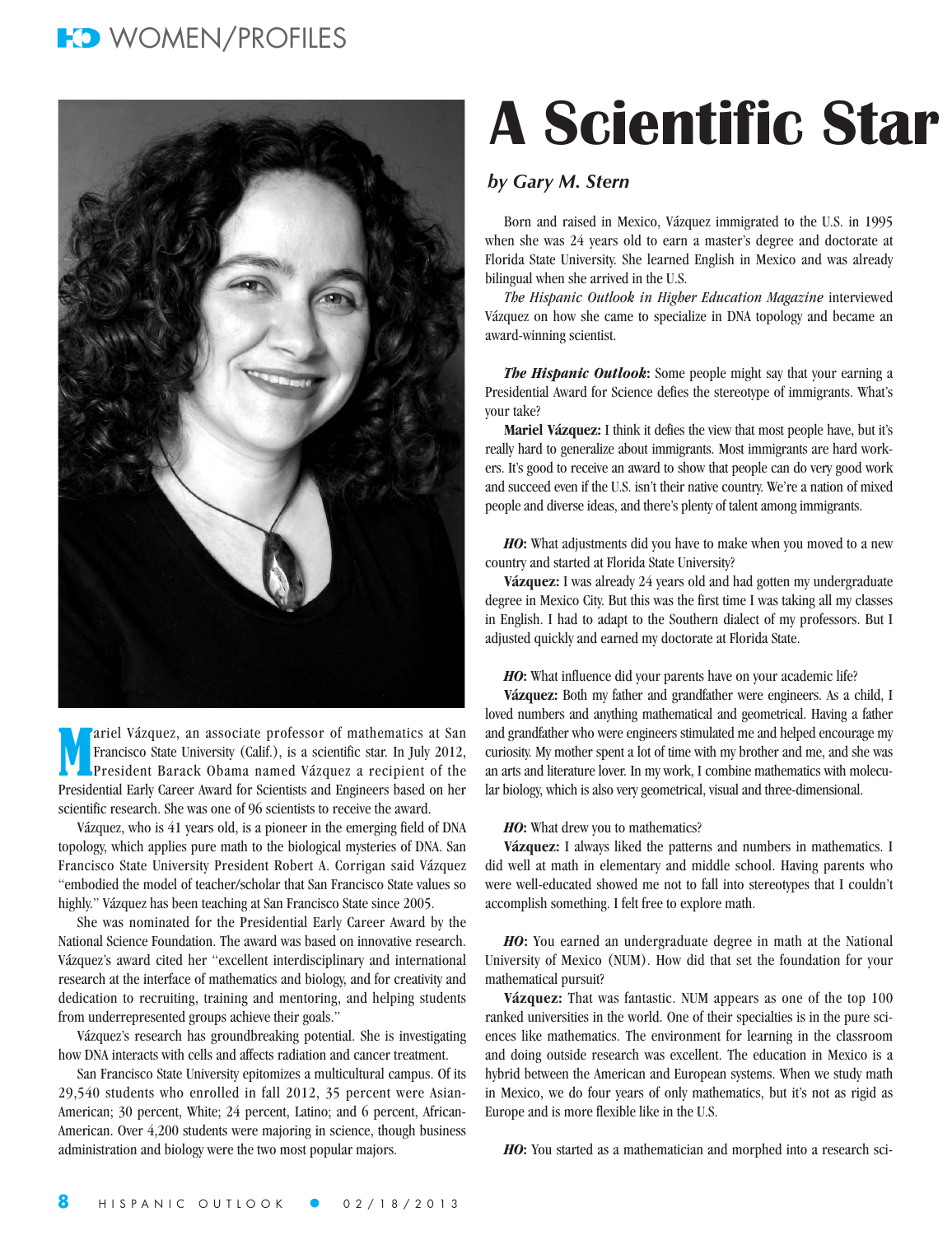## **Blossoms at**



## **SAN FRANCISCO STATE UNIVERSITY**

### entist. How?

**Vázquez:** In high school, I loved mathematics and molecular biology. I wanted to apply mathematics to molecular biology. I tried to apply pure math into the study of knots and DNA. Hence, my knowledge of math merged with my knowledge of DNA.

*HO***:** Describe the impact of being a research and teaching assistant in the math department at Florida State University.

**Vázquez:** I had a research fellowship from my Ph.D. advisor DeWitt Sumners, a professor of mathematics at Florida State. He was the reason I chose Florida State. He specialized in mixing pure mathematics and knot theory with the study of DNA. At that time, there were no interdisciplinary programs between math and biology in the U.S. Professor Sumners developed a mathematic theory to understand DNA topology. He allowed me to follow my passion and work on both mathematics and molecular biology simultaneously.

*HO***:** You served as a visiting scholar at University of California-Berkeley. What did you do there?

**Vázquez:** I spent five years at Berkeley as a postdoctoral fellow. Half of

my time involved doing TNA topology research, working with Professor Rainer Sachs, whose specialty was in mathematical models for radiation biology. You take human cells and eradiate them with low-dose X-rays. In essence, we used mathematics to determine how the DNA had been rearranged. It's equivalent of finding the right radiation and dosage in cancer treatment. We're exploring the effect of radiation on human cells and determining how cells are coping. These studies can help understand the instability of the cells.

*HO***:** You were named an assistant professor of mathematics at San Francisco State in August 2005. Describe why the job appealed to you.

**Vázquez:** I like the academic track, teaching people, mentoring them and doing research. I teach a variety of courses including one I developed in DNA topology with my colleague Javier Arsuaga, who also happens to be my husband. I spend about 20 percent of my time teaching in the classroom, and 30 to 40 percent mentoring undergraduates and graduate students one on one, who are majoring in mathematics, molecular and cell biology, bioengineering. We also have an affiliation with Berkeley, so I mentor their students too. My mentoring of students also involves doing research with them. In fact, I spend about 20 percent of my time doing service to the university and community, including reviewing grants and talking on panels. All told, half of my time is spent doing research.

### *HO***:** Describe your undergraduate thesis on knot theory and DNA.

**Vázquez:** Knot theory is part of mathematics that studies knots. A knot is like your shoelace knot. You take a shoelace and tie the first part of it and then glue the ends of the shoelace together. Once you tape it together, you have a mathematical knot. If you don't tape it, it can be untied. If you don't tie the knot, you just have a piece of string that can be untied. It functions like DNA.

### *HO***:** In what sense?

**Vázquez:** DNA molecules sometimes are circular, like the chromosomes of bacteria. Our DNA isn't circular. The DNA of bacteria is circular, and every time you have a circle, the circle can be knotted. It's like taking your headphone from your iPod and putting it in your backpack. Invariably, when you take it out, it'll be knotted. The same thing happens inside cells. If the DNA becomes circular, in the process it may become knotted. This process may be helped by larger proteins called enzymes. We're trying to figure out how the DNA became entangled using mathematics. The long-range implication is we're trying to figure how the DNA is sitting inside these viruses and how enzymes change the topology of DNA (topology involves how the DNA is sitting inside the three-dimensional space like a rubber band).



President Barack Obama addressing 2011 Presidential Early Career Awards for Scientists and Engineers (PECASE) recipients in the East Room of the White House, July 31, 2012

(Vázquez is in the front row, fifth from the right)